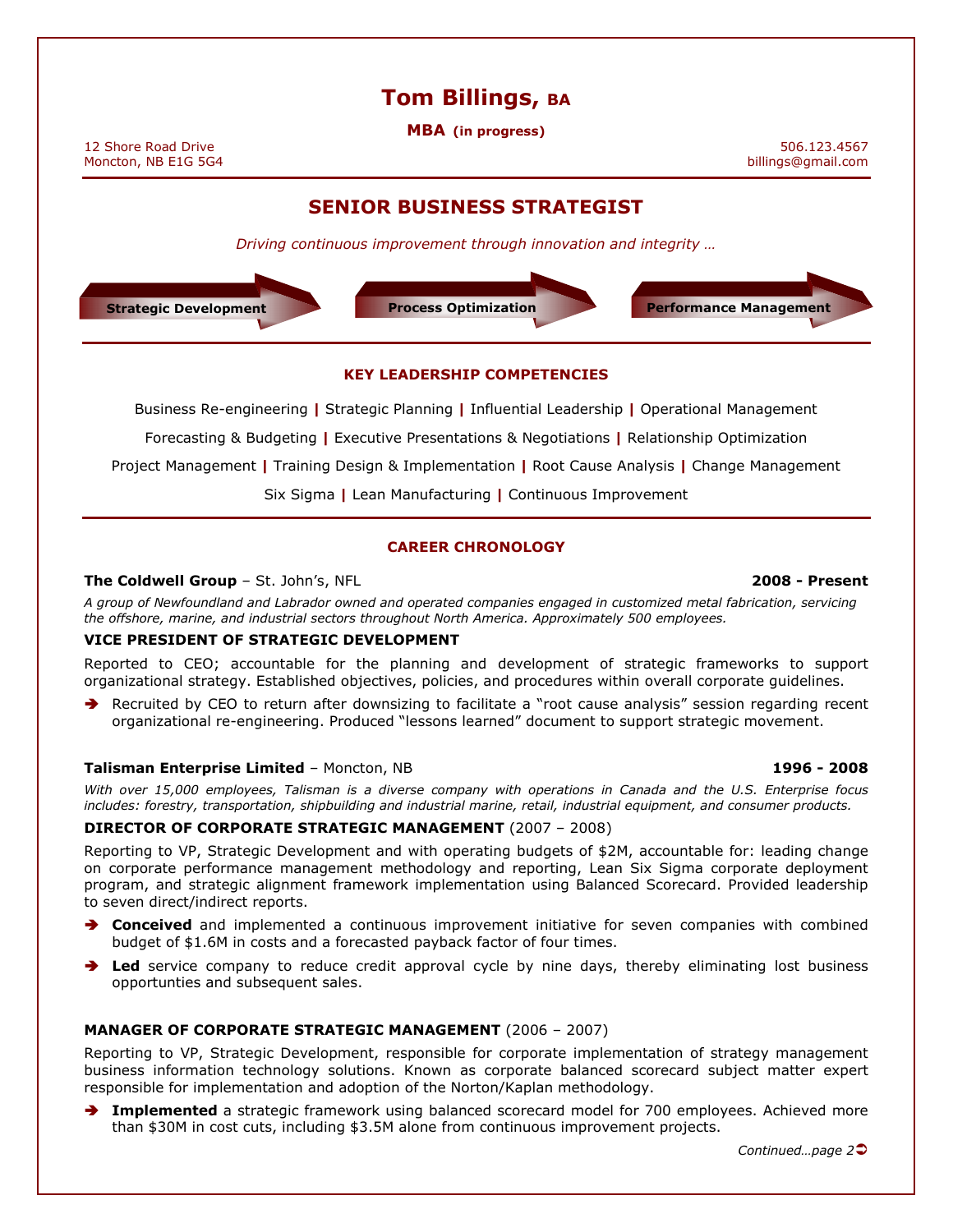# Tom Billings, BA

506.123.4567 | billings@gmail.com | Page 2

Driving continuous improvement through innovation and integrity …

#### CAREER CHRONOLOGY…CONTINUED

#### BALANCED FOCUS STRATEGY LEADER – CAVENAUGH FARMS, NEWMARKET, PEI (2004 – 2006)

Reported directly to the General Manager; accountable for departmental strategic planning, execution, and alignment, including project management for a number of key initiatives.

- ◆ Coached and championed team of Six Sigma Black Belts. Led several successful projects, one of which resulted in \$1M savings through reduced downtime and more efficient usage of production lines.
- ◆ Managed "Cavendish College" project with a budget of \$130K; built and delivered training to educate 400 unionized plant workers on the effects of their actions, upstream and downstream, upon process.

# PLANT LOGISTICS MANAGER - CAVENAUGH FARMS, PEI (2002 – 2004)

Reporting to the VP, Operations, provided operational leadership for four distribution warehouses. Held reporting responsibility for purchasing for two facilities as well as production scheduling for all planning from sales forecasting to distribution. Managed \$7.5M budgets and 100 subordinates.

- **Re-engineered** materials handling processes and procedures which resulted in \$500K savings on an annual \$2M budget.
- Renovated warehouse with \$2M automated pallet storage and retreival system; recouped costs in less than one year through reduced product damage and manpower requirements, and loading efficiencies.
- ◆ Negotiated \$3.5M, four-year fork lift lease contact for four distribution centers. Payback came through elimination of salaries of nine forklift mechanics and increased focus on core business competencies.

#### ISLAND WAREHOUSE MANAGER – CAVENAUGH FARMS, PEI (2000 – 2001)

Responsible for inventory control and accuracy, product integrity, and material handling efficiencies of distribution warehouse. Managed overhead budget for shipping department and warehouse operations.

- Led automation of 30-year old cold storage warehouse which involved staff of 76, many of whom were computer illiterate. Eliminated eight staff positions, thereby generating a hefty annual savings.
- **Implemented** custom engineered inventory system within the larger corporate ERP system. Developed training to facilitate transition for all staff.

#### PRODUCTION SUPERVISOR – CAVENAUGH FARMS, PEI (1996 – 1998)

#### CONTINUOUS IMPROVEMENT TOOLKIT

- $\rightarrow$  Strategy Maps  $\rightarrow$  SWOT Analysis
- → Affinity Diagram → Pareto Chart
- 
- $\rightarrow$  The FIVE WHYs; Root Cause Analysis  $\rightarrow$  Predictive Index
- 
- 
- 
- → Fishbone Diagram 
→ Performance Agreement
	-
- → Strategic initiative matrix → FMEA Failure, Mode, Effect, Analysis

Continued…page 3<del>○</del>